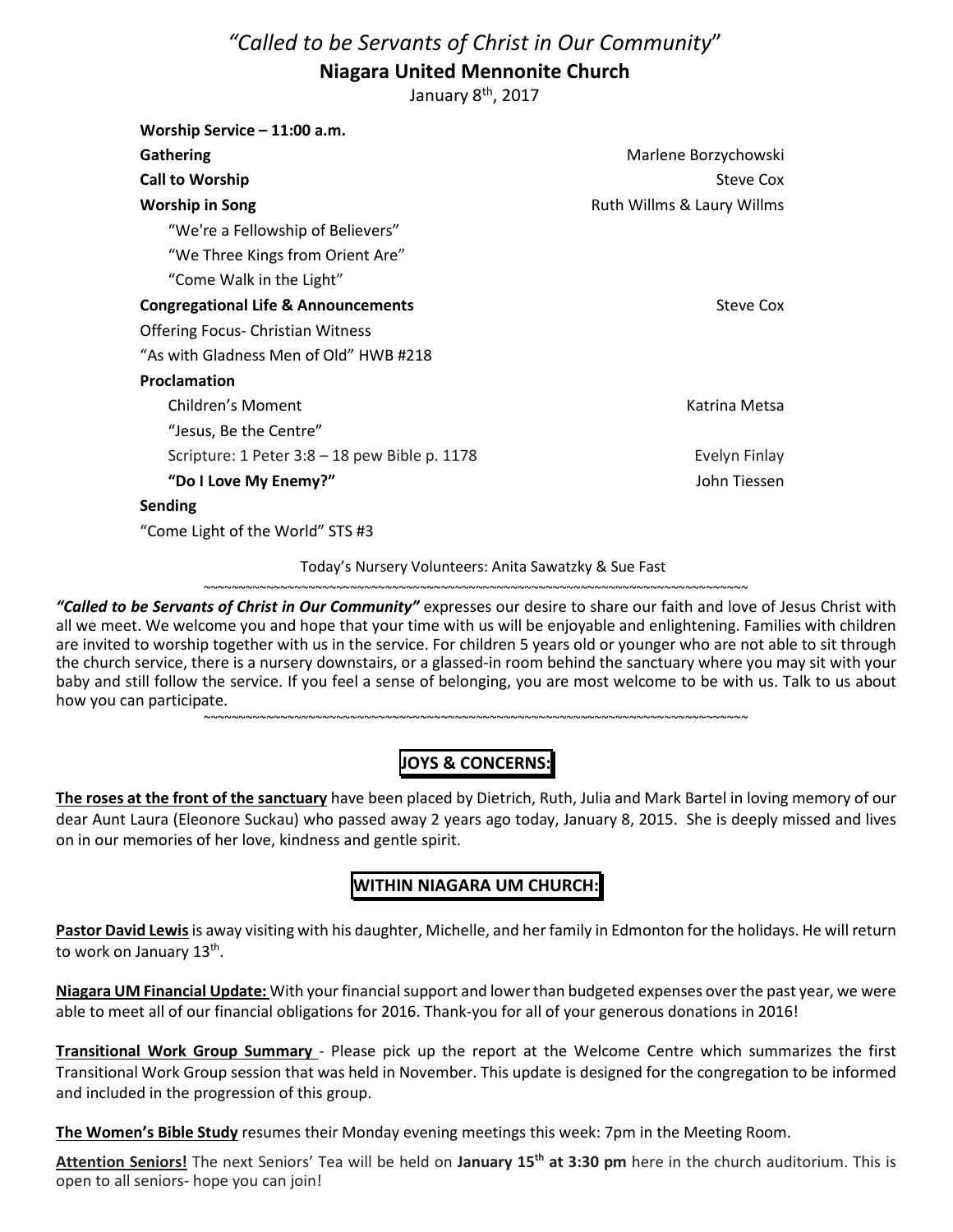**The Junior Youth are having their annual Spaghetti Lunch** on **January 29th at noon** in the church auditorium. They invite everyone to come out to eat together.

**Annual Report Submissions** All councils, committees, groups, and ministries are invited to submit a report to be included in our church Annual Report. Please kindly begin preparing these reports for submission. The deadline this year is **January 31st**, though please feel welcome to submit ahead of the deadline, as some of you already have begun to do. Thank-you to those of you who have already submitted your reports! If you have questions or require further information, please contact April.

**Have you been baptized?** Beginning **February 5th**, baptism classes will be held on Sunday mornings at **10:00 am** in the boardroom. These classes will focus on what it means to be a disciple of Jesus, and to prepare for baptism. The class is open to anyone who has made a commitment to follow Jesus, or who wishes to do so, and who wants to take the next step of obedience to Christ in baptism. If you are interested please call April in the church office at 905-468-3313 or email her at office@redbrickchurch.ca.

| Offering of January 1st: \$6,512.00                                         |            |                                      |          |  |  |
|-----------------------------------------------------------------------------|------------|--------------------------------------|----------|--|--|
| <b>Budget</b>                                                               | \$5,905.00 | <b>MCC General</b>                   | \$215.00 |  |  |
| Christian Witness                                                           | \$265.00   | Friends of Menn. Cntr Ukraine\$20.00 |          |  |  |
| Niagara Teen Evangelism                                                     | \$107.00   |                                      |          |  |  |
| <b>Attendance January 1st:</b> German Worship $-67$ ; Worship Service - 143 |            |                                      |          |  |  |

**Offering Focus** – Our weekly budget requirement is \$8,260. In addition to your budget commitment, this month we encourage your support of Christian Witness. These contributions go to Mennonite Eastern Canada (MCEC) where they are further allocated to support missionaries (including our Mission Partners the Dirks), education, leadership training, church planting, as well as administrative support and benefits. They count on our support. Any church donations not allocated to a specific cause will be directed to our budget.

| THIS WEEK AT A GLANCE (January 9 <sup>th</sup> – January 15 <sup>th</sup> ) |                                                   |  |  |  |
|-----------------------------------------------------------------------------|---------------------------------------------------|--|--|--|
| Monday:                                                                     | 7:00 pm Women's Bible Study                       |  |  |  |
| Tuesday:                                                                    | 9:00 am Women in Service                          |  |  |  |
|                                                                             | Wednesday: 6:30 pm Pioneer Club                   |  |  |  |
|                                                                             | 6:30 pm Grow Life With Us Meeting                 |  |  |  |
| Friday:                                                                     | 7:30 pm Youth                                     |  |  |  |
| Next Sunday, January 15th                                                   |                                                   |  |  |  |
| 8:45 am                                                                     | Praise & Worship Practice                         |  |  |  |
| $9:30$ am                                                                   | <b>German Choir Practice</b>                      |  |  |  |
| 19:45 am                                                                    | Lighthouse Kids Ministry                          |  |  |  |
| 10:00 am                                                                    | German Worship Service - Message from Hans H. Dau |  |  |  |
| 10:00 am                                                                    | Youth                                             |  |  |  |
| 10:00 am                                                                    | <b>Choir Practice</b>                             |  |  |  |
| 11:00 am                                                                    | Worship Service – Message from Pastor David Lewis |  |  |  |
| $3:30 \text{ pm}$                                                           | Seniors' Time Out                                 |  |  |  |
| Next week's Nursery volunteers: Jolien Koole & Laurene Nickel               |                                                   |  |  |  |

*\*For a complete listing of church events, please see our online calendar on our church website.\** 

\* \* \* \* \* \* \* \* \* \* \*

Our Upcoming Sermon Series…. **The God You Need to Know**

*There is an undeniable urge within us to experience God. Whether this translates into a negative or positive experience has a lot to do with how we view God and what our understanding is about our ability to know him. For the next 6 weeks Pastor Dave will be exploring the compelling nature of the God you need to know.* 

| January 15 <sup>th</sup> | "The Question of God"  | Psalm 119      |
|--------------------------|------------------------|----------------|
| January 22 <sup>nd</sup> | "The God Who is There" | Psalm 139:7-12 |